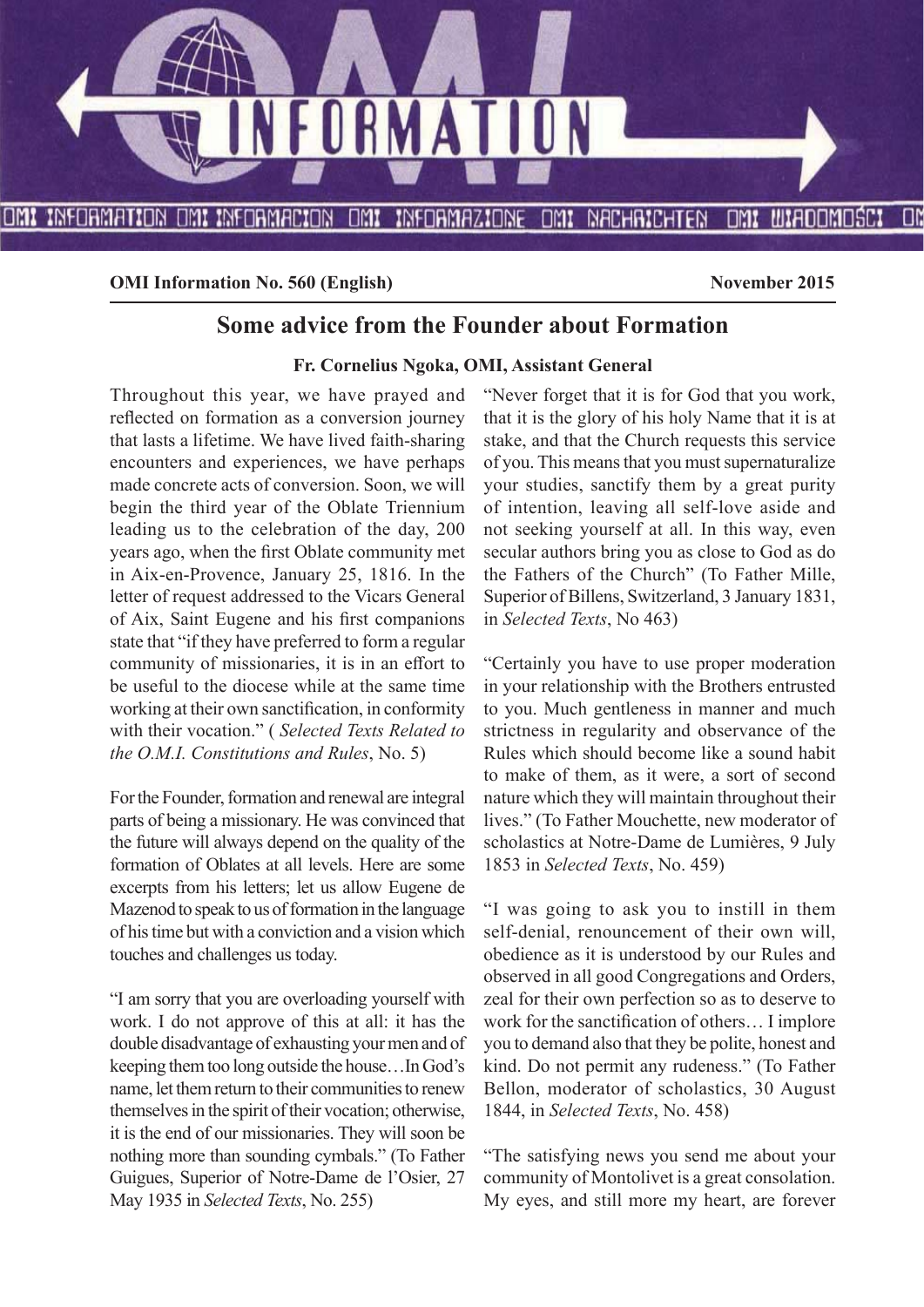turned towards those dear sons, who are the hope of our family. I am happy that they understand the sublimity of their vocation and are courageously endeavoring to become holy religious." (To Father Mouchette, moderator of scholastics, 11 March 1860, in *Selected Texts,* No. 461)

"Have Father Viguier make a good novitiate. Do not be satisfied with appearances; make him practice every kind of virtue; train him in the love of poverty, obedience and entire abnegation of himself, in the spirit of mortification, in humility. What I say regarding him, I equally recommend for all the others." (To Father Tempier, 18 June 1821, in *Selected Texts*, No. 430)

"The master of novices must be totally about his business. Hence he should never be taken away from his normal duties with the novices whom he should attend to as, so to say, the hen attends to its chicks. In case the superior needed the novice master for some other work, he must come to an understanding as to time with the novice master so that the novitiate, which is strictly speaking his only task, does not suffer." (To Father Courtès, 3 October 1834, in *Selected Texts*, No. 435)

The commitment to live formation as a constant conversion experience disposes us to renew our yes to the Lord, following the example of Mary Immaculate, in an ever inventive fidelity.

# **Holy See**

# **VATICAN Oblate presence in the Synod**

The XIV General Assembly of the Synod of Bishops on the Family was held from October 4 to 24 at the Vatican, with the participation of the Holy Father Pope Francis and 279 bishops, prelates and priests announced as voting participants, coming from countries and regions all over the world.

Among them were two Oblate Bishops, both from the Southern African Region - Msgr. Gerard LEROTHOLI, from the Archdiocese of Maseru, Lesotho and Msgr. Joseph SHIKONGO, from the Vicariate of Rundu, Namibia.

Archbishop Gerard was also one of those bishops who delivered a presentation during the Synod. Here is an extract of his speech: *"A Christian family is a domestic Church, a 'church inserted in my house'. Family that prays together stays* 

*together. Family is the sanctuary of life. It is the fundamental cell of society. It is the foundation on*  which the social edifice is built. It has vital and *organic links with society. It is from the family that citizens come to birth. It is the first school of the religious and social virtues. The Christian family is the first orbit in which the Church is expressed and visualized".* 

The Oblate General House community extended him an invitation to share his own thoughts about the event before he left the 'Eternal City' and he accepted it willingly. Incidentally, this was Archbishop Gerard's fourth occasion of being a Synod Father. He explained the real purpose behind this Synod, the methodology it followed, its strengths and drawbacks and also about the humility that the Holy Father showed throughout the event.

The Synod ended with the Holy Mass offered by Pope Francis on Sunday, October 24.

# **General Administration**

# **PRECAPITULAR COMMISSION Preparations continue**

With less than a year to go before the  $36<sup>th</sup>$  General Chapter during the 200<sup>th</sup> anniversary year of the Congregation, the Precapitular Commission met again in mid-October to review the preparations taken so far, and to plan the next steps.

The Commissioner, Fr. Claudio BERTUCCIO, commission members Frs. Martin WOLF and Emmanuel YOUNGTEN, secretary Fr. William O'DONNELL and General Council liaison Fr. Cornelius NGOKA spent 3 ½ days in Rome together, working through a busy agenda. Fr. Louis LOUGEN, Superior General, was on a visit to the Oblates in Poland and unable to be present.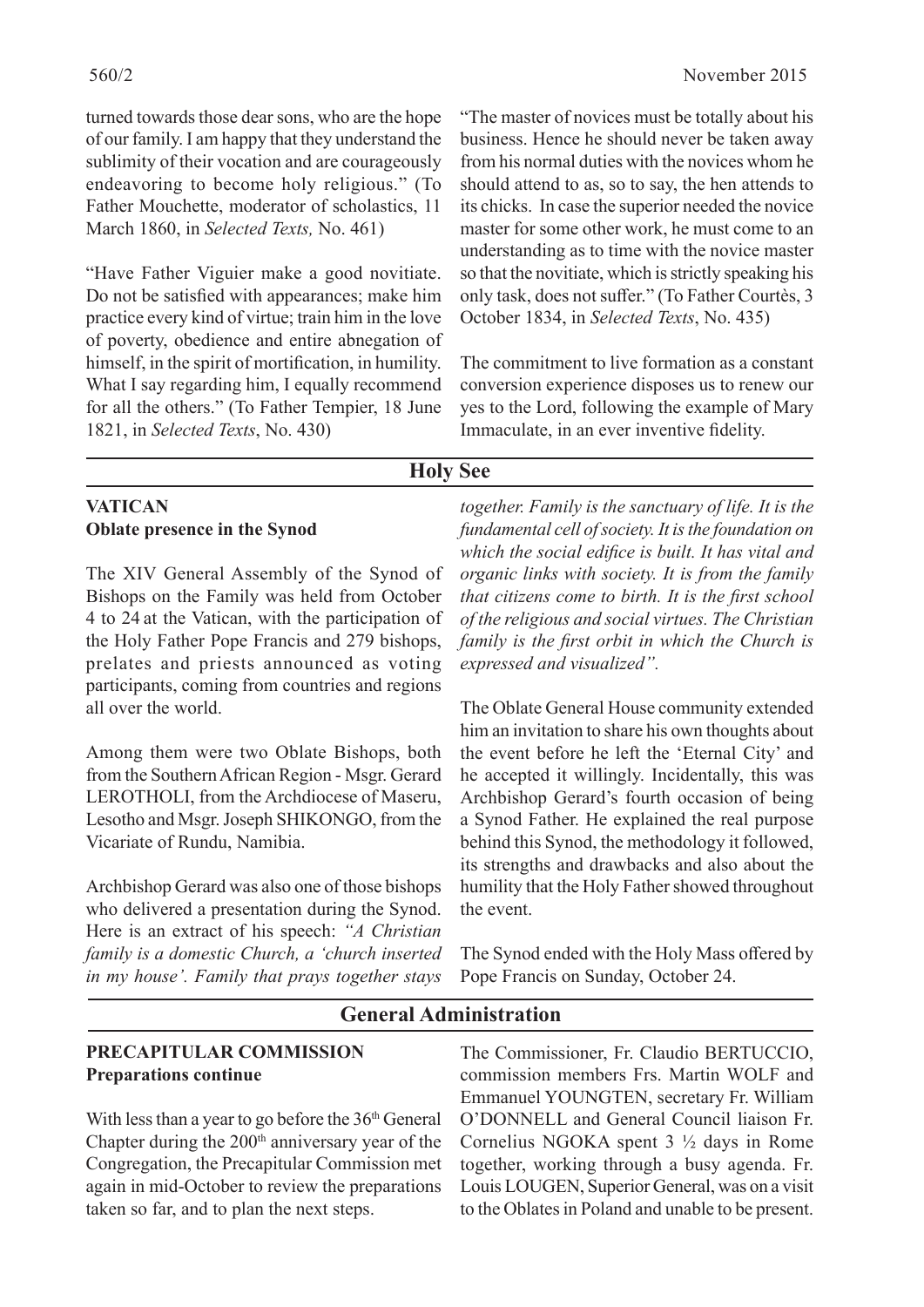The first item reviewed was the list of delegates to the Chapter. At present, all the delegates of the regions, and their alternates, have been elected. Those to be invited (5 Oblate Brothers and 4 others whom Fr. General can invite) and a few provincials who will finish their term (either first or second) prior to the chapter also are waiting to be determined. The total number of capitulars will be 86.

Staff for the chapter (translators, secretaries, a liturgical committee, hospitality, ambience, and other such roles) are in the process of being contacted and asked to serve. It is estimated there will be between 25 and 35 of these Oblates present in Rome for the Chapter.

In addition to reviewing the list of Oblates for the Chapter, the commission visited the Christian Brothers General House to see first-hand the various rooms and other space that will host the Chapter from next September 14 to October 12. A further visit will take place at the next commission meeting in February.

The commission reviewed the responses that were sent in to the questionnaire sent to all Oblates from the 5 Oblate regions. The number of commonalities in the responses was quite high. This information will be used by those preparing the 3rd year of the triennium and also be distributed to all Oblates for reflection and discussion prior to the chapter.

Finally, the commission reiterated that any proposals of subjects for discussion at the General Chapter must be in the hands of the commission by January 10, 2016 (omichapter2016@gmail. com), in order to be considered for inclusion in the Chapter discussions.

# **CENTRAL GOVERNMENT International Congress on the Mission with the Youth**

Serving the impoverished youth in Aix-en-Provence was one of the main missions of the Founder and the first Oblates when he initiated the Congregation in 1816. After exactly 200 years, the second International Oblate Congress on the Mission with the Youth (or simply the

'OMI Youth Congress') will be held in that very place, Aix-en-Provence, France, from the  $7<sup>th</sup>$  to the  $12<sup>th</sup>$  of March 2016.

The first such Congress was held in Sydney, Australia, on July 21-25, 2008, with about 50 Missionary Oblates of Mary Immaculate, lay partners and youth representatives, along with members of the General Administration, in order to re-emphasize the importance of ministry with young people.

This time, the key objective will be to initiate a process to develop a missionary vision and a strategy for the coming years concerning the mission with youth in the Congregation. In addition, it will provide an opportunity for the regional representatives to share their experiences and highlight key needs of young people of our time. The Congress will also be a platform for evaluating our mission with youth as well as for discerning the means to meet the missionary challenges today, in light of the 2008 Congress and the 2004 Chapter Document *'Witnessing to Hope'*, where a separate section was dedicated to the Mission with Youth.

For this event, it has been decided that participation from the different regions and units must be limited due to the housing constraints in Aix. Along with Fr. Louis LOUGEN, Superior General, and the representatives from the General House, five representatives from each Oblate Region will participate (a combination of both Oblates and young lay men and women).

Fr. General and Fr. Luis Ignacio ROIS, the General Counselor in charge of mission with youth, invite the Oblate world to be involved in the event in the form of prayers and discussions in local Units. A separate section in the *omiworld. org* website dedicated to this special occasion is already open to public (http://www.omiworld. org/en/omi-youth-conference-2016).

# **GENERAL SERVICE FOR OBLATE STUDIES Our Oblate artists**

Most members of the greater Oblate Family know such names as Michelangelo Buonarotti, Pablo Picasso, William Shakespeare, Salvador Dali and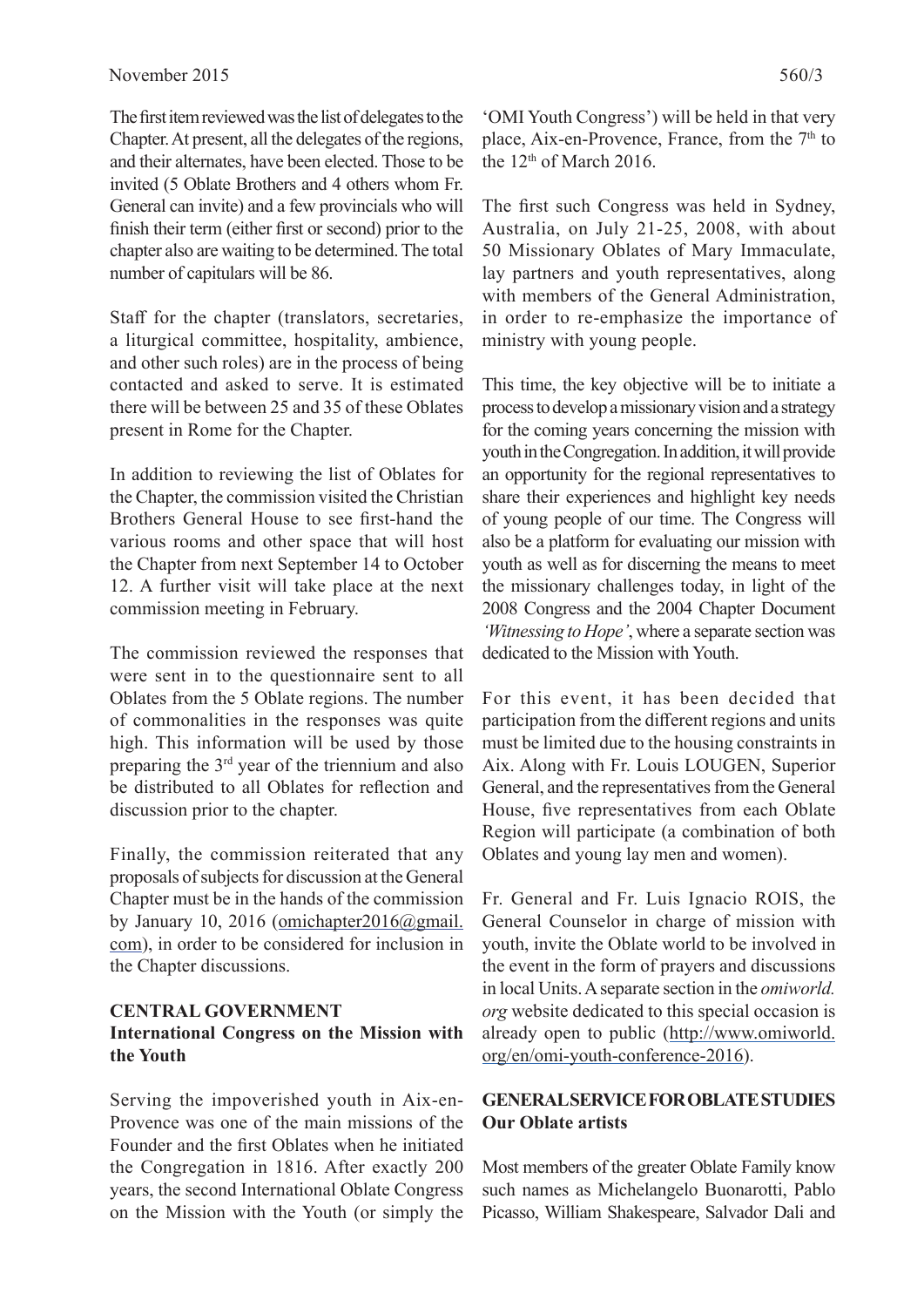Auguste Rodin. Many Oblates also know such names as Frans CLAERHOUT, Guy MARY-ROUSSELIÈRE and even Clyde RAUSCH.

While the latter don't (yet) have the renown of the famous artists whose works are considered masterpieces for the ages, nevertheless, they are just a few Oblates of Mary Immaculate who have used the arts as tools in spreading the Gospel of Jesus Christ.

In a recent number of our Oblate review *Oblatio*, one will find interesting articles about some of our Oblate artists. In the preface to Volume 4 2015/2, the Director of the General Service for Oblate Studies, Fr. Fabio CIARDI, introduces the edition which is dedicated primarily to Oblate artists. In it, he states: *Evangelization cannot disregard art. Paul VI, in a message to the artists in St. Peter's Square on December 8, 1965 at the close of the Council, said: "The world in which we live needs beauty in order not to fall into despair. Beauty, like truth, is what brings joy to a person's heart; it is the precious fruit which resists the ravages of time, which unites generations and unites them in admiration."*

He continues: *Saint Eugene and our first missionaries understood this well. The art of oratory, singing, the theatrics of some ceremonies, like the tolling of the bells to call sinners to repentance, was indispensable during their parish missions; the superior of the mission going barefoot, a rope around his neck, the cross on his shoulders; processions, the erecting of a cross, etc. Already in 1826 St. Eugene had printed a Recueil de cantiques et de prières à l'usage des Missionnaires Oblats de Marie, dits de Provence. This was later followed by many other Oblates, who wrote hymns and published collections of songs in many diff erent languages, to engage the new Christians in prayer.*

After naming many Oblates who have been engaged in the various arts over the past 200 years, he concludes his introductory remarks: *You will find other names in the specific articles in this issue of Oblatio, but I know, reading this list, that many Oblates will feel unjustly excluded. I hope that this will be the beginning of a greater exchange between all the "artists" and for a deeper reflection on the relationship between art and evangelization.*

# **I N T E R N A T I O N A L R O M A N SCHOLASTICATE A new formation year**

At the IRS, we are starting a new year of formation. After five days of programming, on Monday, October 5, we are starting the academic year. Now we present to you our complete community: It is composed of 26 Oblates of Mary Immaculate with 18 nationalities from 4 continents:

AFRICA 9: Chad (1), Lesotho (2), Madagascar (1), Namibia (1), South Africa (1), Zambia (2), Zimbabwe (1).

AMERICA 3: Guatemala (1), Haiti (1), Paraguay (1).

ASIA 9: Korea (2), India (1), Sri Lanka (4), Vietnam (2).

EUROPE 5: Germany (1), Poland (2), Czech Republic (1), Spain (1).

We are an international and intercultural community, very diversified but enriching. It is divided into three Groups of Life. Our ideal is that which was proposed to us by Saint Eugene de Mazenod: "United by the bonds of the most intimate charity, form one heart and one soul." (http://irsomi.blogspot.it/)

# **Asia-Oceania**

# **AUSTRALIA Iona College: missionary journeys**

A highly significant characteristic of the Missionary Oblates of Mary Immaculate

Congregation is the inherent missionary spirit of the founder, St Eugene De Mazenod. In addition to the broad range of local and interstate mission experiences, Year 11 students are able to engage in overseas mission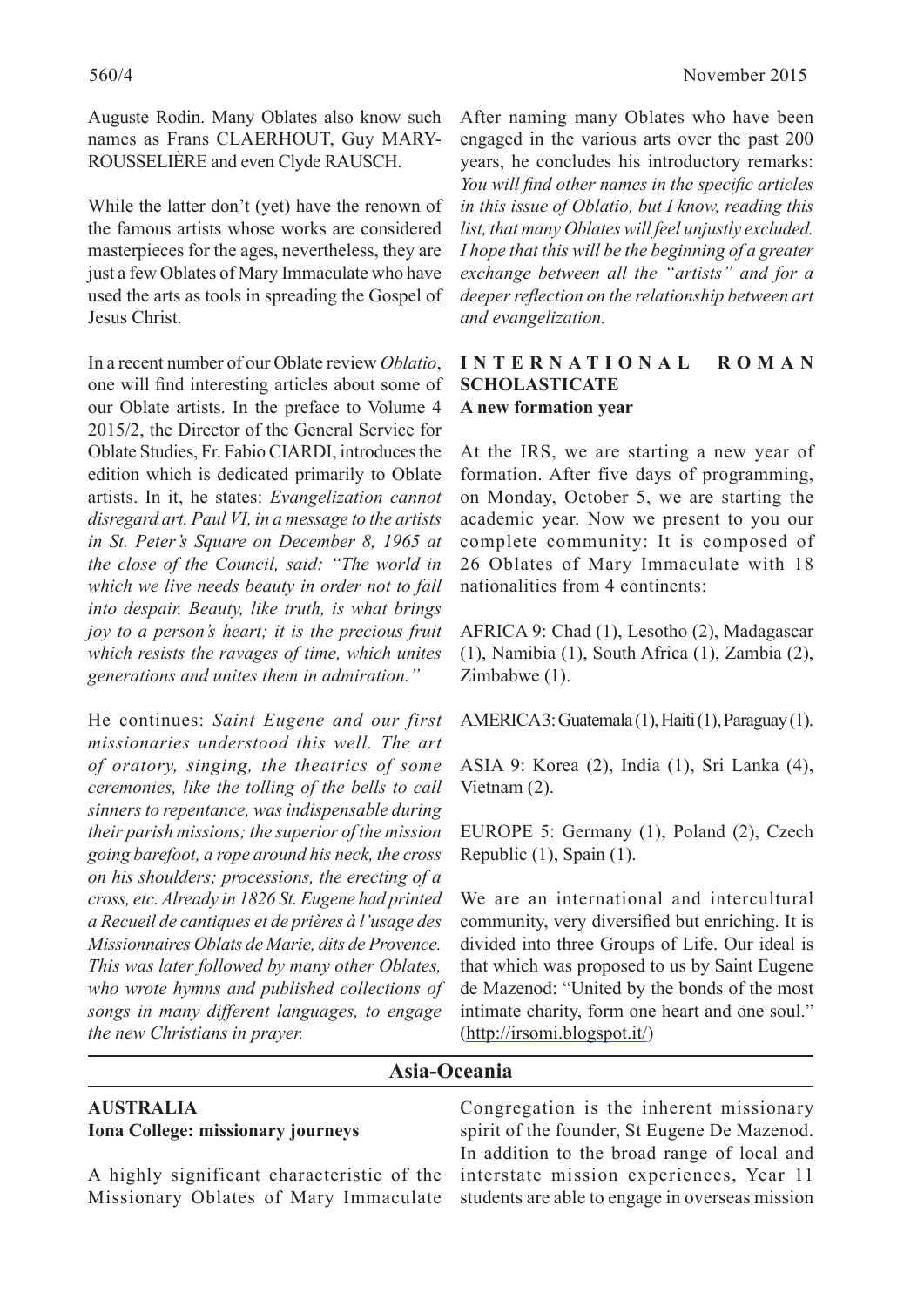immersions each year as part of the missionary spirit at Iona College in Brisbane.

This year some twenty-five boys and four staff (constituting two separate groups) enjoyed rich mission experiences in China and Fiji during the recent Term 3 holidays.

While both mission immersions were characterized by intercultural experiences, rich interpersonal encounters, prayer and reflection and a healthy approach to mission outreach: they were different in terms of one being a decidedly Asian experience having a significant focus on human interactions and sharing; and the other was a Pacific context with a focus on construction and practical assistance.

Both groups of students found their mission immersion experience very meaningful and felt that it strengthened their sense of social justice and mission, enhancing their life experience. At Iona College, we are privileged to have the strong missionary spirit of St Eugene as the basis of our response to Christ and the Gospels. (http://www. iona.qld.edu.au/)

# **PHILIPPINES Parish blends Youth, Lay Leadership and Interreligious Dialogue**

Located among the Muslim dominated populace of Datu Piang, Maguindanao, Santa Teresita of the Child Jesus Parish has sought to strengthen its pastoral activities with the guidance of Fr. Marciano "Mars" ANDRES, the parish priest.

The celebration of Lent and Easter was made more meaningful with a feeding program from February 18 to April 5 this year for socially disadvantaged kids aged 3 to 7 years old, the majority of whom were Muslims. The parish youth went to the children's homes and brought them to the church hall for a late afternoon meal. They served arroz caldo (hot rice) which was fortified with vitamins and other nutrients like "malunggay" powder. Youth volunteers taught the youngsters good discipline by asking the children to line up, wait for their turn and share a pleasant meal with other children. The Muslim parents were grateful for the outreach activity initiated by the parish.

Similarly, in a fraternal spirit, Sta. Teresita Parish acknowledged the Muslim religious celebration of Ramadan by offering some food every Friday in four mosques or masjids last June to July during the breaking of the fast on the Muslim Ramadan.

The parish has a year-round Interreligious Dialogue program that caters to fifteen youth (13 high school students and 2 college students) through a scholarship program which offers a partial (or  $50\%$ ) tuition fee scholarship. The scholarship program is currently parish-based. The Parish Pastoral Team and Parish Finance Team are entrusted with the responsibility of the proper safekeeping and disbursement of the scholarship fund.

Fr. Mars and the community of Santa Teresita Parish are grateful to the generous donors whose assistance enabled the realization of Muslim-Christian dialogue through the aforementioned activities. (http://www.omiphil.org/)

# **PAKISTAN Seeking security amidst danger**

*In some places in the Oblate World, extra means must be taken to give some sense of security to the residents of our houses in situations where violence is not uncommon.. (editor)*

It is with sincere thanks to the General Administration, Oblate Units in the Asia-Oceania region and the Anglo-Irish Province that we feel quite relieved for we have addressed certain security concerns, raising parapet walls higher, attaching razor wires, cameras, and gates and employing watchmen. These necessary security measures in the formation houses, namely the Oblate Juniorate in Multan, the Oblate House in Lahore and the Oblate Scholasticate in Karachi were required by the law enforcement agencies and the government of Pakistan after a deadly terrorist attack on an Army Public School in Peshawar on December 16, 2014 and a twin suicide bomb attack on churches during Sunday service in the Lenten season in Youhanabad, Lahore on March 15, 2015. *(PAK Bulletin, May-September 2015)*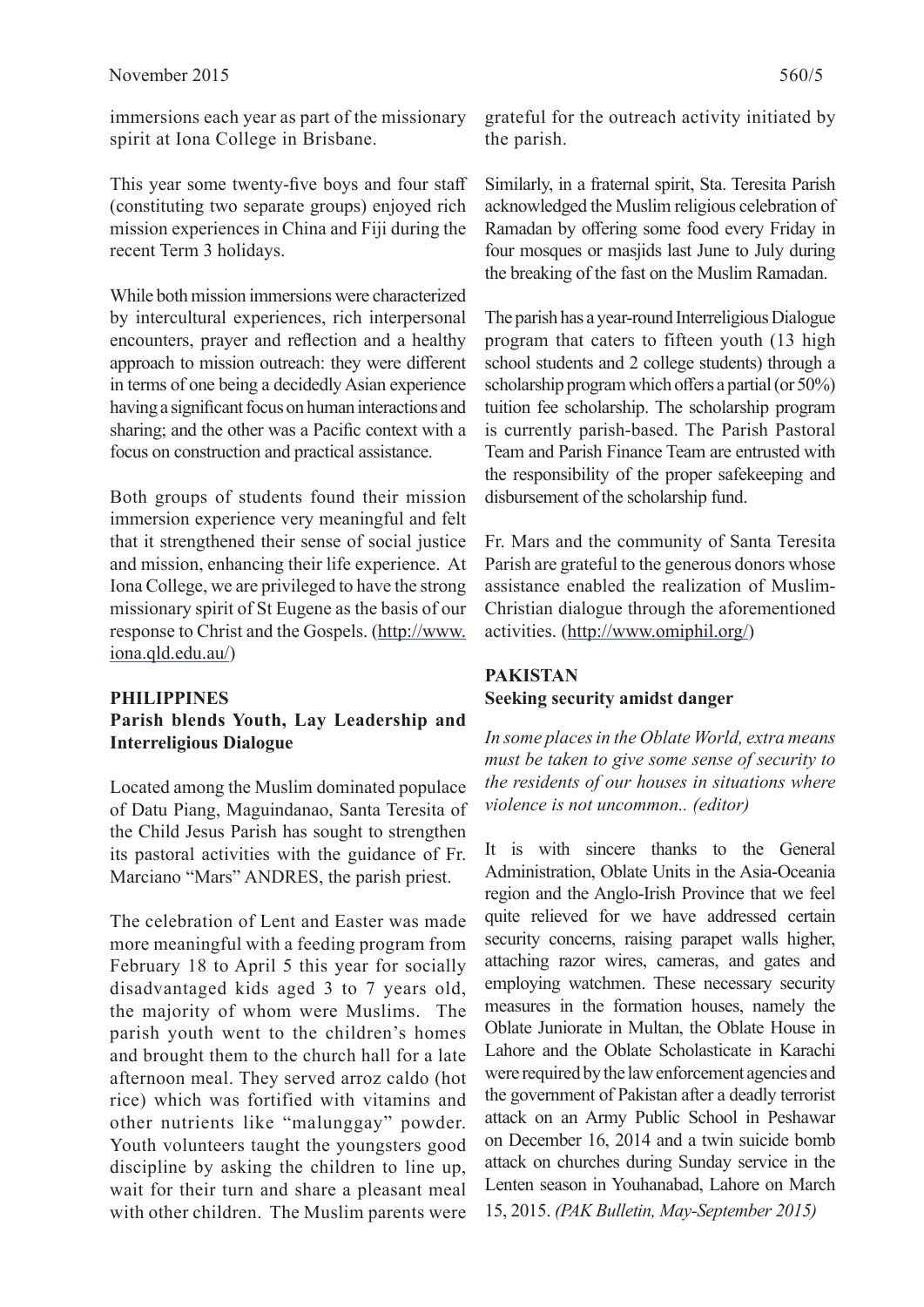# **Africa-Madagascar**

# **NATAL St. Joseph Theological Institute: 25 years**

St. Joseph Theological Institute at Cedara, Republic of South Africa, is celebrating 25 years as a separate institution. Until the end of the 1989, it was the "academic part" of St. Joseph's Oblate Scholasticate. The scholasticate was founded in 1943 and started with a philosophy programme; when the first students had completed their 2 year philosophy programme, a theology programme was developed.

At first the only students in the programme were Oblates of Mary Immaculate, but soon some diocesan seminarians also joined. These simply joined the Oblate Scholasticate community. This pattern continued for many years. In 1971, the Dominicans started sending their students to Cedara; this move was followed by the Archdiocese of Cape Town for their Coloured seminarians; then came other male religious institutes: the Franciscans, the Capuchins, the Oblates of St. Francis de Sales and others. From the mid-seventies, more communities joined us: Sacred Heart missionaries, Benedictines, Mariannhill Missionaries, Spiritans and others. The first Sister joined us in 1975. All of these were members of one formation community, St. Joseph's Oblate Scholasticate.

By the 1980's, the number at the scholasticate was reaching 50 members and it looked as if the number was still going to increase. The idea developed to invite those Congregations with larger numbers to start their own separate communities near Cedara. The first to adopt this idea were the Redemptorists who were forced to sell their monastery in Pretoria to the University. In 1984, they moved into their own quarters. This example inspired others to make the same move and so the Dominicans, the Mariannhill Missionaries, the Oblates of St. Francis, the Capuchins, the Spiritans and others all moved into their own communities.

By 1989, the Oblate Scholasticate had only Oblates. The Superior of the Oblate Scholasticate,

Fr. (now Bishop) Barry WOOD was still the Rector of the academic program. However, the idea was being discussed that the academic programme be run by a body separate from the Oblate Scholasticate administration. During that year, a whole day was devoted to discussions with students, lecturers and superiors of Religious Institutes to reflect on these matters. By the end of that day, it was clear that the way forward was the establishment of a separate body to run the new entity which was eventually called St. Joseph's Theological Institute. The Oblate major superiors of the Region were asked to work out the details and appoint a new administration with a President under a Board of Directors (which later was called the Board of Members). It was decided at that point that the Board should be made up of the 5 OMI major superiors and 3 major superiors of other participating communities.

Fr. Paul DECOCK was named the first President. Fr. Jock Earle, SJ, became the Dean of Studies and, with his experience in running Jesuit schools in England and as a former Jesuit provincial there, he was a great help. With about a hundred students, St. Joseph's Theological Institute began in 1990 as a new academic venture, but it had nearly 50 years of experience to rely on. (Paul B. Decock in *OMI Natal Newsletter*, January – September 2015)

# **TANZANIA**

**Missionary journey with some French youth**

*During the month of August, Father Alfonso BARTOLOTTA accompanied some young French men and women on a missionary visit to Tanzania.*

Here we are, back after a month in Tanzania.

Preparation for the experience took place during four weekends between February and June.

From August  $3 - 30$ , there were 8 of us who took off on a flight of Air Ethiopia, landing us the next day at the airport in Kilimanjaro. Tanzanian Spiritan missionaries met us and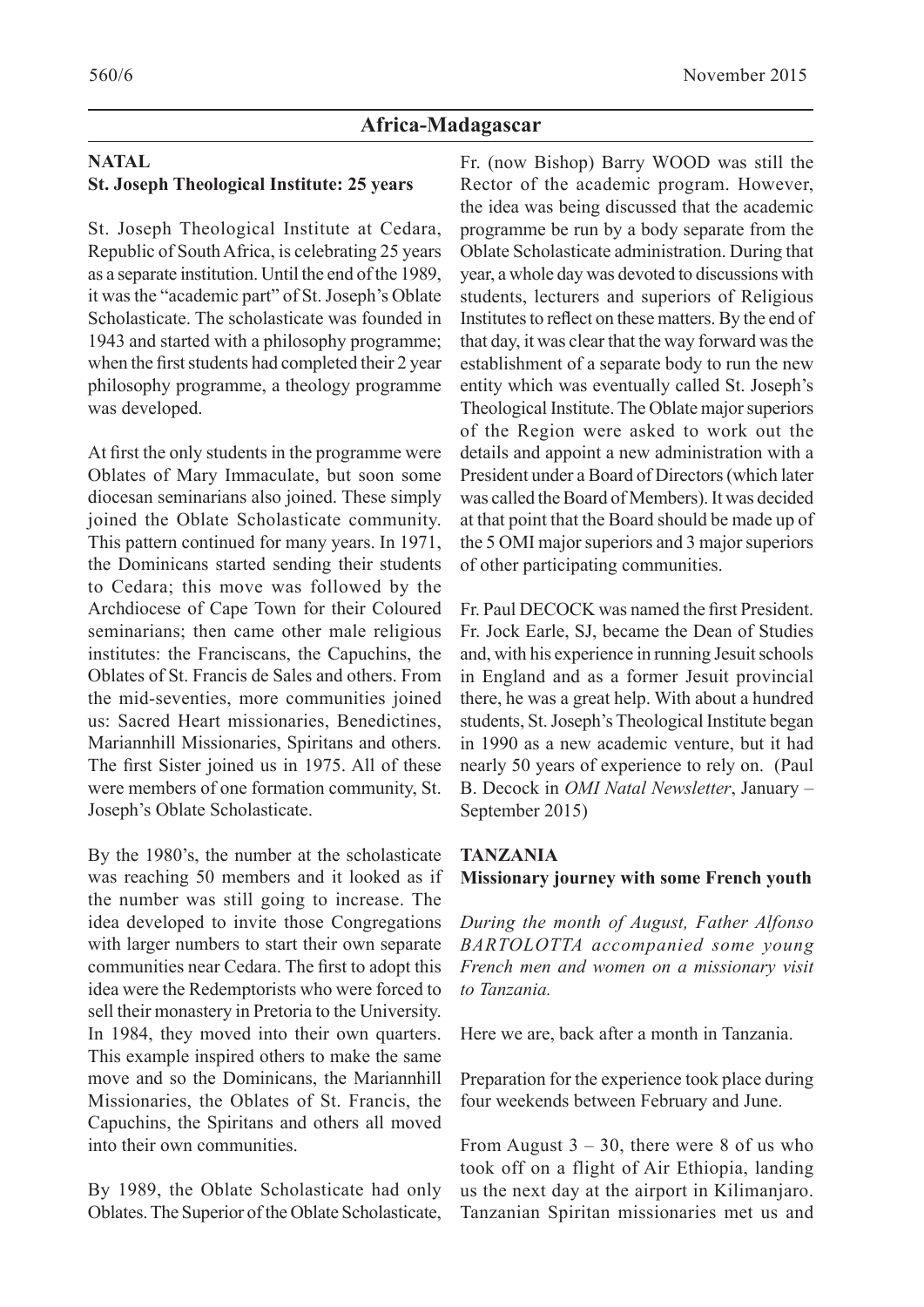lodged us at their home at Tengeru, near Arusha in Northern Tanzania.

Our plan was to learn about the country, its inhabitants, its education system, the situation of persons with disabilities, and the development of Christian communities of the Maasai culture.

To accomplish this, we visited 6 primary, secondary and vocational schools and three centers where people with disabilities are cared for and educated. We conducted an awareness program for primary, secondary and vocational school pupils through games and discussions in the classrooms.

Our 10-day stay in a village of the Maasai

# **ITALY A most generous gift**

In the year 2000, Fr. Raffaele GRASSO received the transplant of a kidney; however, the transplant did not totally succeed and for 10 years, he had to undergo dialysis that weakens the body and greatly affects every day of the patient's life. On October 7, one of Fr. Raffaele's Oblate confreres, Fr. Mario CAMARDA, was able to give him a generous and life-promoting gift, one of his own kidneys. Fr. Mario describes the gift as "a gift of self to a brother, so that he might live."

The two Oblates have known each other since 1975 when they were together in first formation. Fr. Mario remembers that during the scholasticate, someone asked them: "Are you ready to give your lives for one another?" He continued: "I decided to do it: if I can give a different type of life and alleviate the suffering of Fr. Raffaele, why not help him?" Since the two are not blood relatives, they had to await the judgment of a Tribunal in Pisa before proceeding to the medical tests and the transplant itself. It took nine months of waiting until Fr. Mario was judged to be the most compatible donor.

The operation itself was a success and now, Fr. Raffaele is slowly recuperating. He states: "Now

culture gave us an immersion into the culture of this people. With them, by visiting their villages and schools and by meeting with community leaders, we experienced the beautiful hospitality of a people living in difficult conditions: drought, scattering, and a poor level of education and health care. We were able to sensitize the Christian community regarding the needs of persons with disabilities: a committee was set up after our departure to organize the management of health and education for persons with disabilities. We left behind a little money so we could be part of it. And we also wanted to support the construction of two chapels by paying for the roof. (The "Tanzania 2015" Team: Alfonso, Celia, Florian, Ines, Anne, Sullivan, Hugues and Jean-Pascal)

**Europe**

I must take care of a gift that is the fruit of an act of love by a confrere."

# **UKRAINE**

# **Pilgrimage of the statue of the Virgin of Fatima**

On September 26, 2015, we came to the end of the pilgrimage of the statue of the Virgin of Fatima in the diocese of Kamyanets-Podilskyi. (The Auxiliary there is Oblate Bishop Radosław ZMITROWICZ). For the Oblates, it was a very important event. The preparation took six months: conversations with the bishop; agreements with the "Lights of the East" Association; preparing the plans for the pilgrimage; preparation of prayer books, posters and various materials in the Ukrainian language. The program began on May 1 at the Shrine of the Mother of God at Leychiv.

For five uninterrupted months, the Pilgrim Virgin of Fatima visited 82 parishes that have a permanent priest (with 3 days of retreat in each parish) and 71 mission station parishes, that is 153 parishes in all, comprising 6,655 km. Our old minibus (that's all we have) broke down 8 times. However, there were always kind people ready to help us and therefore, we were able to arrive everywhere on time. Thanks to the help of the "Lights of the East" Association and their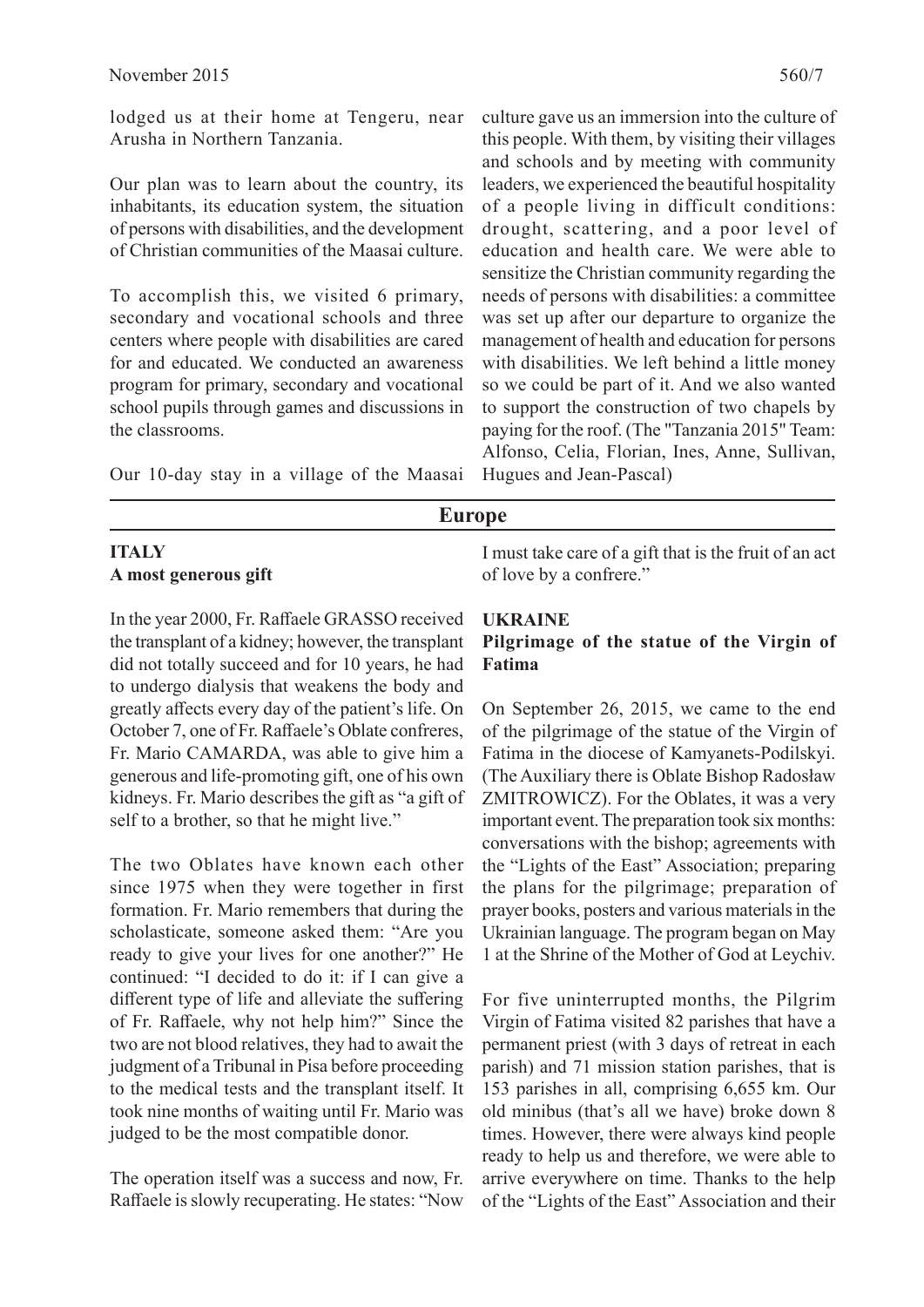benefactors, during the pilgrimage, 14,000 rosaries were distributed, as well as 12,000 books in Ukrainian and Russian on St. Eugene de Mazenod, 11,000 images of Mary and 9,000 Miraculous Medals.

But these numbers are not the most important thing. Most important are the testimonies of conversions of many persons and the prayer in common for peace in Ukraine for which we Oblates have made a considerable contribution. So it does not seem strange to us that upon finishing this long retreat with the Madonna, the war in Ukraine ended as well. From that moment till now, thanks be to God and to Mary, we have peace. (*Fr. Pavlo VYSHKOVSKYI, Delegation superior)*

Here are excerpts from the testimonies of a couple Oblates who took part in the pilgrimage:

*Fr. Sergiej PANCZENKO*: This time was an occasion for reassuring us of the actuality of the Fatima revelations. Especially for our land where until now there is still a post-Soviet spirit and where in many cities and towns, there is still a Lenin Street. Every day when I shared the message of Mary with other people, then I began to be more conscious of it and to live it more. Then one can better notice how people receive it in the depth of their hearts, how they begin to live the First Saturday of the month, how they grasp their rosaries. During this pilgrimage, I saw in the people great devotion to the Mother of God. Our people love Mary. The pilgrimage was also a time when many people went to confession; perhaps this struck me more than anything else.

*Fr. Andrzej MAĆKÓW*: In July, several times two women came to pray, one older and the other younger, always with a bouquet of roses. They were a mother and daughter of the Orthodox communion. In May, they had visited one of the parishes and prayed for the health of the daughter. Not only was the daughter healed but they received many other favors from the Mother of God, for themselves and for their family members. Thankful for the graces received, that mother and daughter came to follow the Mother of God wherever they could. In some parishes, Orthodox priests participated, whether from

the Patriarchate of Kiev or of Moscow, I do not know. They came with their faithful. In one of the parishes, an Orthodox priest came, accompanied by his wife and children; they participated in the vigil for families and the whole family came for a blessing.

# **ITALY Meeting of religious Brothers in Rome**

"Siamo tutti Fratelli" ("We are all Brothers") was the motto for a gathering of religious Brothers at the General House of the Brothers of the Christian Schools on October 24. Over 130 religious Brothers from 20 men's Congregations were celebrating their vocation during the Year of Consecrated Life. Four Oblate Brothers took part in the event: Brothers Zygmunt WOLNIAK (General House); Silvio BERTOLINI (Senegal); Donato CIANCIULLO and Salvatore VITIELLO (Italy).

The guiding theme for the encounter was based on the three objectives indicated by Pope Francis for the Year of Consecrated Life: "look at the past with gratitude;" "live the present with passion;" "embrace the future with hope." During the day, each Congregation shared something specific about its own vocation, after the showing of a video of activities of Brothers in the many countries where they work. In the introduction to the video, the former Superior General of the Dominicans, Fr. Timothy Radcliffe, stated: "Often, religious are men and women who take us beyond the Church, beyond our little, well-known world. Pope Francis says that we must get out of the sacristy. Often, it is the religious who do that, to go into places where the name of Christ is unknown and to uncover it there."

The meeting made clear that the vocation of the Brother is genuine. It is no coincidence that recently the Princess of the Asturias Award for Concord, one of the main awards given in Spain to those who are outstanding in the field of humanitarian values, went to the Order of the Hospitaller Brothers of St. John of God for their work during the Ebola epidemic in Africa which killed 18 Brothers and co-workers, as well as their work with refugees.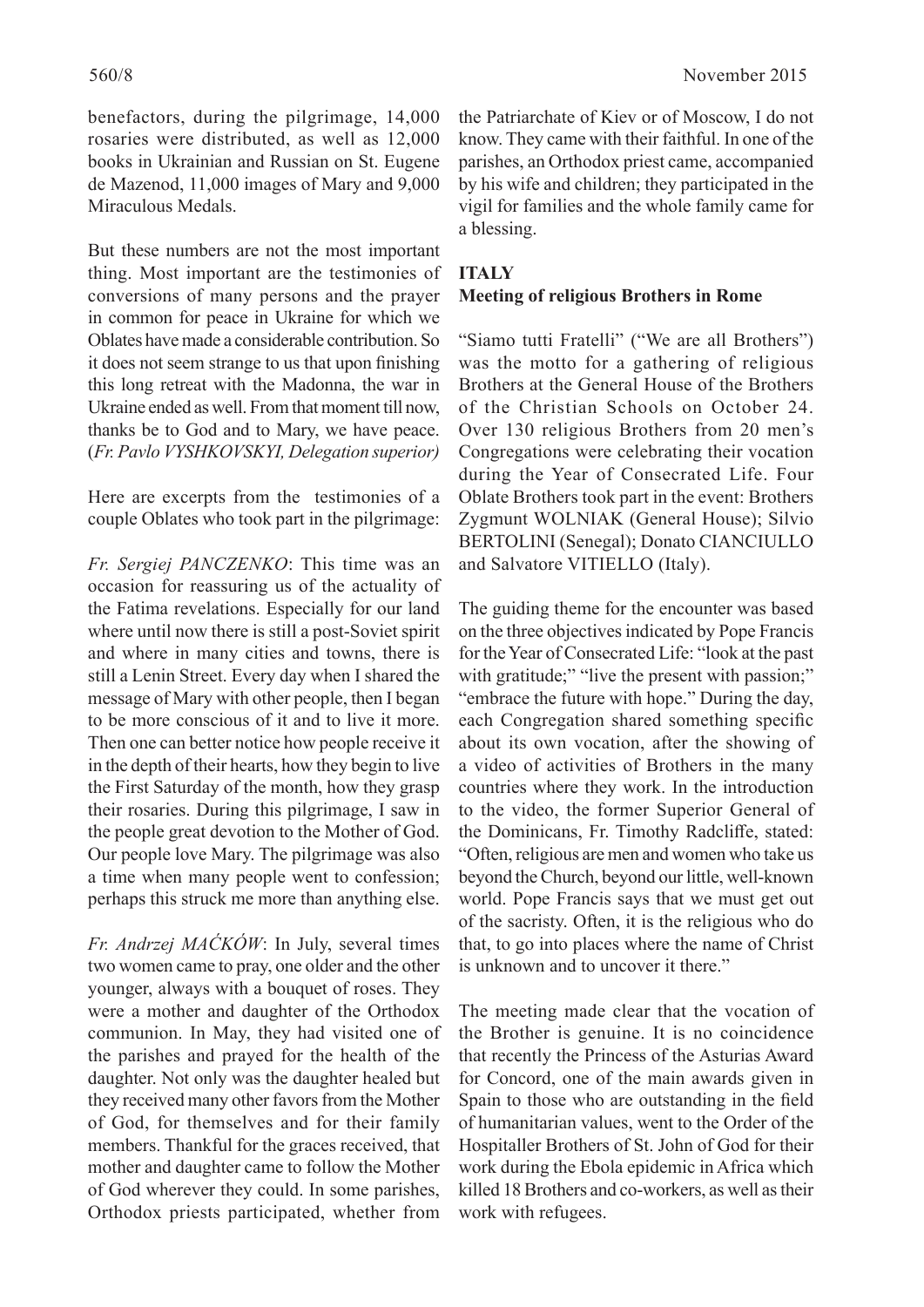The group of Brothers that organized the meeting stated: "Although the vocation of the Brother is diminished in the total number of members, nevertheless, it is ever more widespread in the

world and continues to be necessary as an icon of equality and service in a world that is divided, unequal and filled with so many poor persons."

# **Canada-United States**

#### **UNITED STATES Oblates and associates welcome Pope Francis**

The provincial house and offices of the United States Province are located directly across the street from the Shrine of the Immaculate Conception, one of the places visited by Pope Francis during his September 22-27 visit to the United States. It was during a Mass at the Shrine that the Holy Father presided at the first canonization on U.S. soil: St. Junípero Serra, an 18th century Franciscan missionary to California.

The Oblate novices from Immaculate Heart of Mary Novitiate in Godfrey, Illinois, traveled 824 miles (1327 km) in response to an invitation to young religious and seminarians to greet the Pope. Together with members of the novitiate team, the very international novitiate community spent many hours on the road to join the crowds that were waiting to see Pope Francis. The Novice Master, Fr. Thomas HORAN, and his associate, Fr. Jack LAU, accompanied Jean Emmanuel MELONCOURT and Steven MONTEZ (U.S. Province); Amila PERERA and Nishan ANGODAGE (Colombo Province of Sri Lanka); Joshua NASH (Australian Province); and Paul ARUANANTHAM (Indian Province). They were in the basilica when Pope Francis came in to greet the religious and seminarians; they were able to watch the Mass of Canonization on large computer screens inside the church since the rite took place outside.

Other travelers to Washington were Victoria Barrientes-Luna, Office Manager for the Southwest Area Office and Vocation Office in San Antonio, Texas; Claudia Garcia, Gift Advisor at Oblate Missions in San Antonio, and her sister, Yvette Ibarra; and Oblate Associate, Geri Moore, from Belleville, IL. They originally thought they would only get a brief glimpse of Pope Francis in his "pope-mobile," but Oblate Bishop Michael PFEIFER saw to it that had some tickets for the canonization Mass.

Security was tight, according to Victoria, "somewhat heavier" than airport security checks, purses were thoroughly searched and everyone passed through metal detectors and other screening procedures. "We anticipated a long time going through security so we arrived about noon for the 4:15 outdoor Mass." Getting through security took about an hour but Victoria described the security personnel and the crowd of some 25,000 ticket holders as, "...kind and respectful…When you have him (Pope Francis) as an example you tend to act that way."

#### **NOTRE-DAME-DU-CAP**

# **Transferal of the body of Father Victor Lelièvre**

For twenty-five years, every first Friday of the month, this apostle of the Sacred Heart managed the remarkable feat of bringing together for an hour of adoration almost two thousand workers in overalls or dungarees. In 1923, he founded the Jésus-Ouvrier (*Jesus the Worker*) house for closed retreats where until his death, he would meet thousands of adults and youth. He had the gift of captivating them to the point of winning them over for Jesus Christ and very often, turning them into true apostles. An incomplete list gives the names of 80 priests for whom he inspired their vocation, among them thirty religious men and more than a hundred religious women. This man, this priest, this extraordinary Oblate, you may have guessed, is Father Victor LELIÈVRE**. (**André DORVAL dans http://postulationomifr. weebly.com/)

On October 8, 2015, the body of Servant of God, Father Victor Lelièvre, for the third time since its exhumation in 2004, was transferred to the new and superb Mausoleum-Columbarium at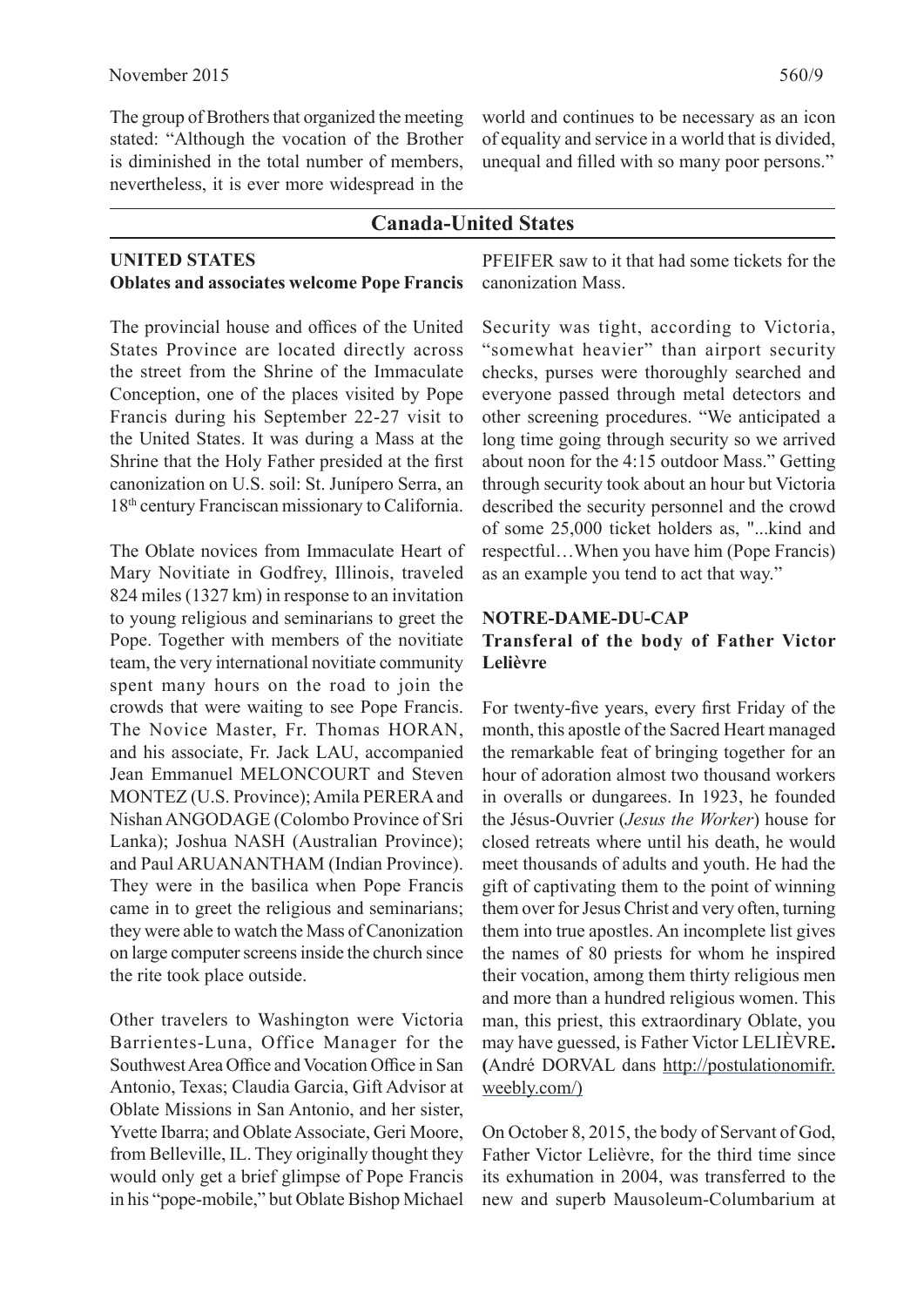the Saint Charles cemetery in Quebec. The coffin of Father Lelièvre was moved in the presence of Oblate authorities and those of the diocese of Quebec, according to the prescribed regulations, into its new abode.

More than 40 persons, Oblates, CVL workers and Oblate associates, assisted at the transferal. After authentication and repair of the seals by the Chancellor Jean Tailleur and his team, a very hope-filled Liturgy of the Word was held in front of the tomb of Father Lelièvre. Then we were treated to the showing of an audio-visual presentation, with the help of an Ipad, so as to better inform us about the life of Father Lelièvre (1876-1956): photos, interviews, slide shows, etc. This important religious figure in the history of Quebec, he who was and is Father Victor Lelièvre, has not finished making people talk about him. (André CYR)

# **UNITED STATES Honoring an Oblate "caveman"**

At the age of 86, Fr. Paul WIGHTMAN is still the pastor of five parishes in the mountainous region of Southern Missouri. A professed Oblate for 65 years and a priest for 60 years, he has also been an avid spelunker for many years. Recently, he was recognized for his work as the surveyor and explorer of the Fogelpole Cave System of Monroe Country, Illinois. The land above and around the cave has been purchased for preservation and, in honor of his work, it has been named the Paul Wightman Subterranean Nature Preserve.

Fogelpole Cave is the largest and most ecologically diverse cave in Illinois. The group that purchased the site (Clifftop NFP) hopes to protect the cave's rare ecosystem which provides a habitat for several endangered species, some of which are found nowhere else in the world.

For many years, Fr. Paul was the bursar at St. Henry's Preparatory Seminary in Belleville, Illinois. Many of the juniorate students assisted him in his explorations of Fogelpole Cave. As one former student stated: "I spent many hours in that cave and still enjoy spelunking today with my own kids." .

| <b>Anniversaries for December 2015</b> |       |                              |                   |  |  |  |  |  |
|----------------------------------------|-------|------------------------------|-------------------|--|--|--|--|--|
| 70 Years of religious life             |       |                              |                   |  |  |  |  |  |
| 1945.12.08                             | 08098 | Henri Reignat<br>Fr.         | France            |  |  |  |  |  |
| <b>65 Years of priesthood</b>          |       |                              |                   |  |  |  |  |  |
| 1950.12.24                             | 08431 | Fr. Ottorino Casarotto       | Mediterranean     |  |  |  |  |  |
| 60 Years of religious life             |       |                              |                   |  |  |  |  |  |
| 1955.12.08                             | 10597 | Bro. Anton Raab              | Central European  |  |  |  |  |  |
| 60 Years of priesthood                 |       |                              |                   |  |  |  |  |  |
| 1955.12.08                             | 09378 | Fr. Bernard Rivoal           | France            |  |  |  |  |  |
| 1955.12.10                             | 08980 | Fr. Albert Danker            | Natal             |  |  |  |  |  |
| 1955.12.17                             | 09305 | Fr. Guy Fortin               | Notre-Dame-du-Cap |  |  |  |  |  |
| 1955.12.17                             | 08621 | Fr. Max Risse                | Central European  |  |  |  |  |  |
| 50 Years of religious life             |       |                              |                   |  |  |  |  |  |
| 1965.12.08                             | 11971 | Bro. Denis D'Auteuil         | Notre-Dame-du-Cap |  |  |  |  |  |
| 1965.12.08                             | 12063 | Bro. Trudon Ikalamba Pebangu | Congo             |  |  |  |  |  |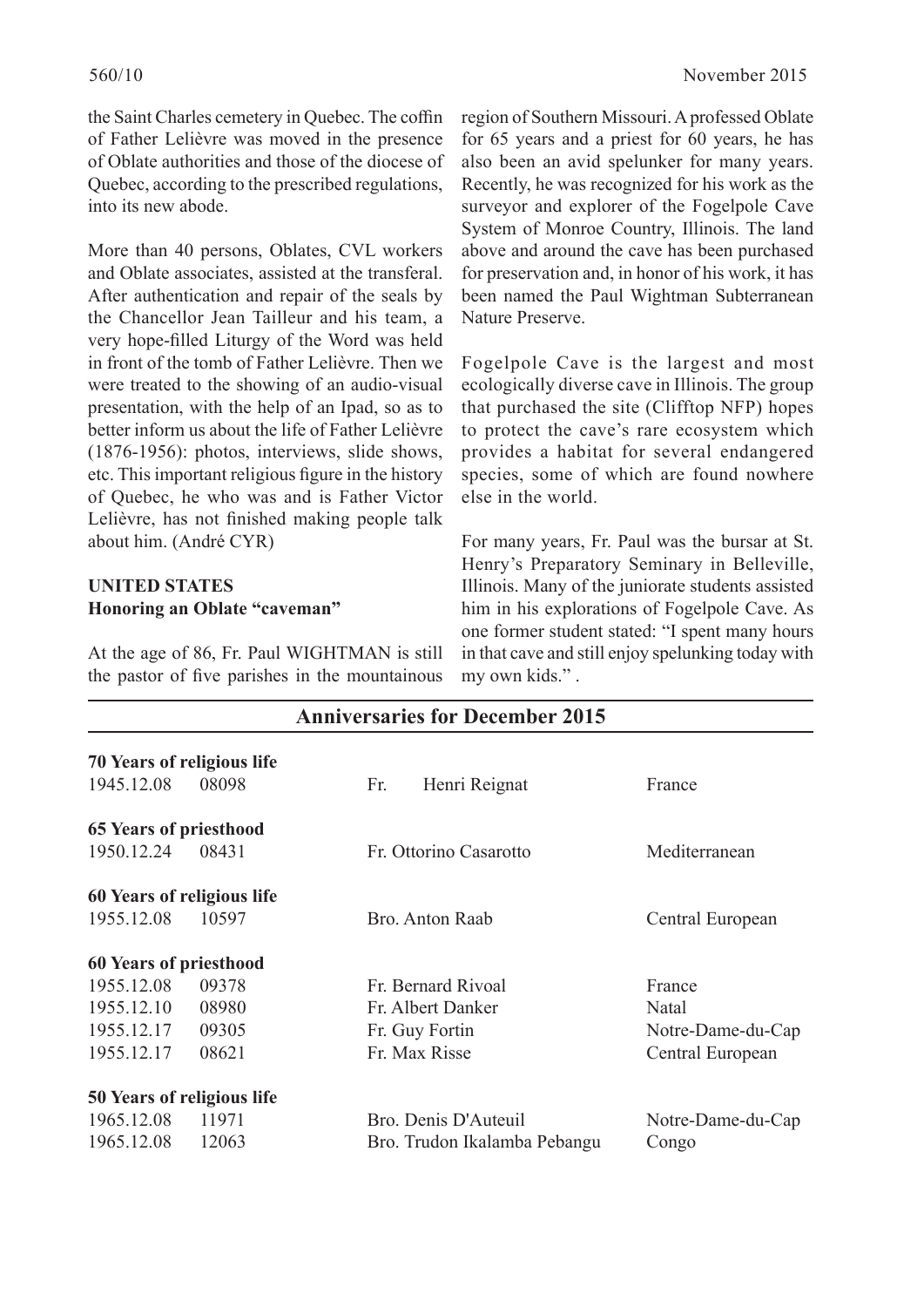# **50 Years of priesthood**

| 1965.12.08 | 10608 |
|------------|-------|
| 1965.12.12 | 10869 |
| 1965.12.12 | 10870 |
| 1965.12.17 | 10992 |
| 1965.12.18 | 10719 |
| 1965.12.18 | 10756 |
| 1965.12.18 | 10923 |
| 1965.12.18 | 10878 |
| 1965.12.18 | 10687 |
| 1965.12.18 | 10916 |
| 1965.12.18 | 10884 |
| 1965.12.18 | 10940 |
| 1965.12.18 | 10987 |
| 1965.12.18 | 10799 |
| 1965.12.18 | 10750 |
| 1965.12.18 | 10936 |
| 1965.12.18 | 10607 |
| 1965.12.18 | 10989 |
| 1965.12.18 | 11212 |
| 1965.12.18 | 11090 |
| 1965.12.18 | 10681 |
| 1965.12.19 | 10801 |
| 1965.12.19 | 10793 |
| 1965.12.19 | 10977 |
| 1965.12.19 | 10803 |
| 1965.12.21 | 10684 |
| 1965.12.21 | 10468 |
| 1965.12.21 | 10469 |
| 1965.12.21 | 10683 |
| 1965.12.22 | 10761 |
| 1965.12.23 | 10502 |
| 1965.12.26 | 10500 |
| 1965.12.26 | 10670 |
| 1965.12.28 | 10694 |

#### **25 Years of priesthood**

| 1990.12.08 | 12966 |
|------------|-------|
| 1990.12.22 | 12936 |
| 1990.12.22 | 13011 |

| 1965.12.12 | 10869 | Fr. Juan-Manuel Alvarez   | Mediterranean        |
|------------|-------|---------------------------|----------------------|
| 1965.12.12 | 10870 | Fr. Pablo José Fuentes    | Argentina-Chile      |
| 1965.12.17 | 10992 | Bishop Philipp Pöllitzer  | Namibia              |
| 1965.12.18 | 10719 | Fr. James Allen           | <b>United States</b> |
| 1965.12.18 | 10756 | Fr. Roy Boucher           | Lacombe              |
| 1965.12.18 | 10923 | Fr. Denis Bourbonnais     | Lacombe              |
| 1965.12.18 | 10878 | Fr. Raynald Couture       | Notre-Dame-du-Cap    |
| 1965.12.18 | 10687 | Fr. Salvatore De George   | <b>United States</b> |
| 1965.12.18 | 10916 | Fr. André Doyon           | Notre-Dame-du-Cap    |
| 1965.12.18 | 10884 | Fr. Maurice Gauthier      | Haiti                |
| 1965.12.18 | 10940 | Fr. Joseph Hitpas         | <b>United States</b> |
| 1965.12.18 | 10987 | Fr. Josef Katzer          | Central European     |
| 1965.12.18 | 10799 | Fr. Eugène King           | Notre-Dame-du-Cap    |
| 1965.12.18 | 10750 | Fr. William MacDonald     | Lacombe              |
| 1965.12.18 | 10936 | Fr. Paul Marx             | Poland               |
| 1965.12.18 | 10607 | Fr. Peter John McLaughlin | Indonesia            |
| 1965.12.18 | 10989 | Fr. Ernst Schönhammer     | Notre-Dame-du-Cap    |
| 1965.12.18 | 11212 | Fr. Paul Waldie           | <b>United States</b> |
| 1965.12.18 | 11090 | Fr. Richard Weixelman     | Philippines          |
| 1965.12.18 | 10681 | Fr. Johannes Ziffels      | Central European     |
| 1965.12.19 | 10801 | Fr. Dennis Connor         | Anglo-Irish          |
| 1965.12.19 | 10793 | Fr. Thomas O'Shea         | <b>Brazil</b>        |
| 1965.12.19 | 10977 | Fr. Edward Quinn          | Anglo-Irish          |
| 1965.12.19 | 10803 | Fr. Leo Roche             | Central S. Africa    |
| 1965.12.21 | 10684 | Fr. Gerardo Kapustka      | Mexico               |
| 1965.12.21 | 10468 | Fr. Gabriel Nanayakkara   | Colombo              |
| 1965.12.21 | 10469 | Fr. Lucien Perera         | Colombo              |
| 1965.12.21 | 10683 | Fr. Luis Villarreal       | <b>United States</b> |
| 1965.12.22 | 10761 | Fr. Paul Fachet           | Lacombe              |
| 1965.12.23 | 10502 | Fr. André Laroche         | Notre-Dame-du-Cap    |
| 1965.12.26 | 10500 | Fr. Gilbert Patry         | Notre-Dame-du-Cap    |
| 1965.12.26 | 10670 | Fr. Gilles Patry          | Notre-Dame-du-Cap    |
| 1965.12.28 | 10694 | Fr. Paul Arsenault        | Notre-Dame-du-Cap    |
|            |       |                           |                      |

Fr. Jeevanadas Fernando Jaffna 1990.12.22 12936 Fr. Oscar Carricaburu Argentina-Chile Fr. Gustavo Ovelar Paraguay